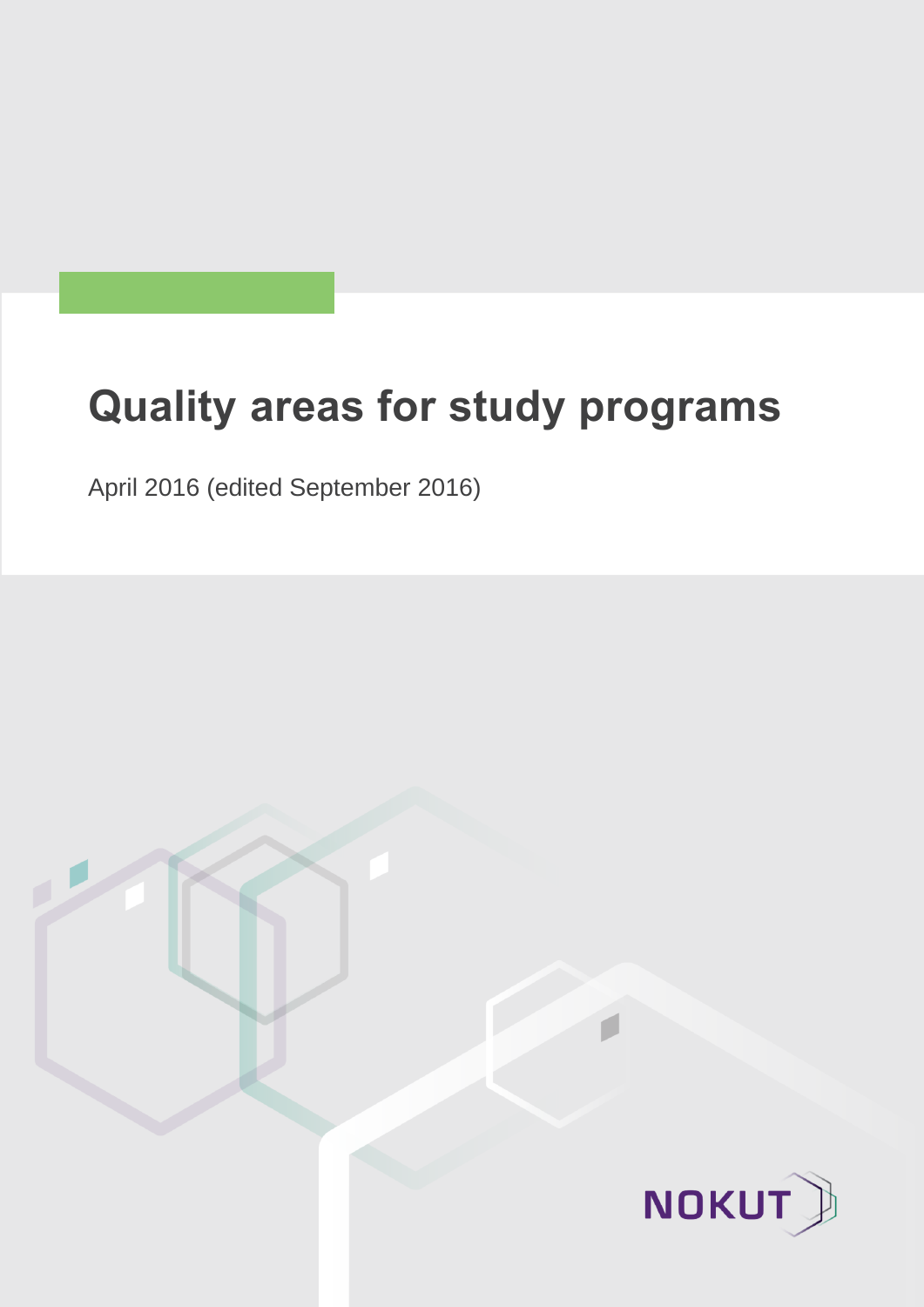

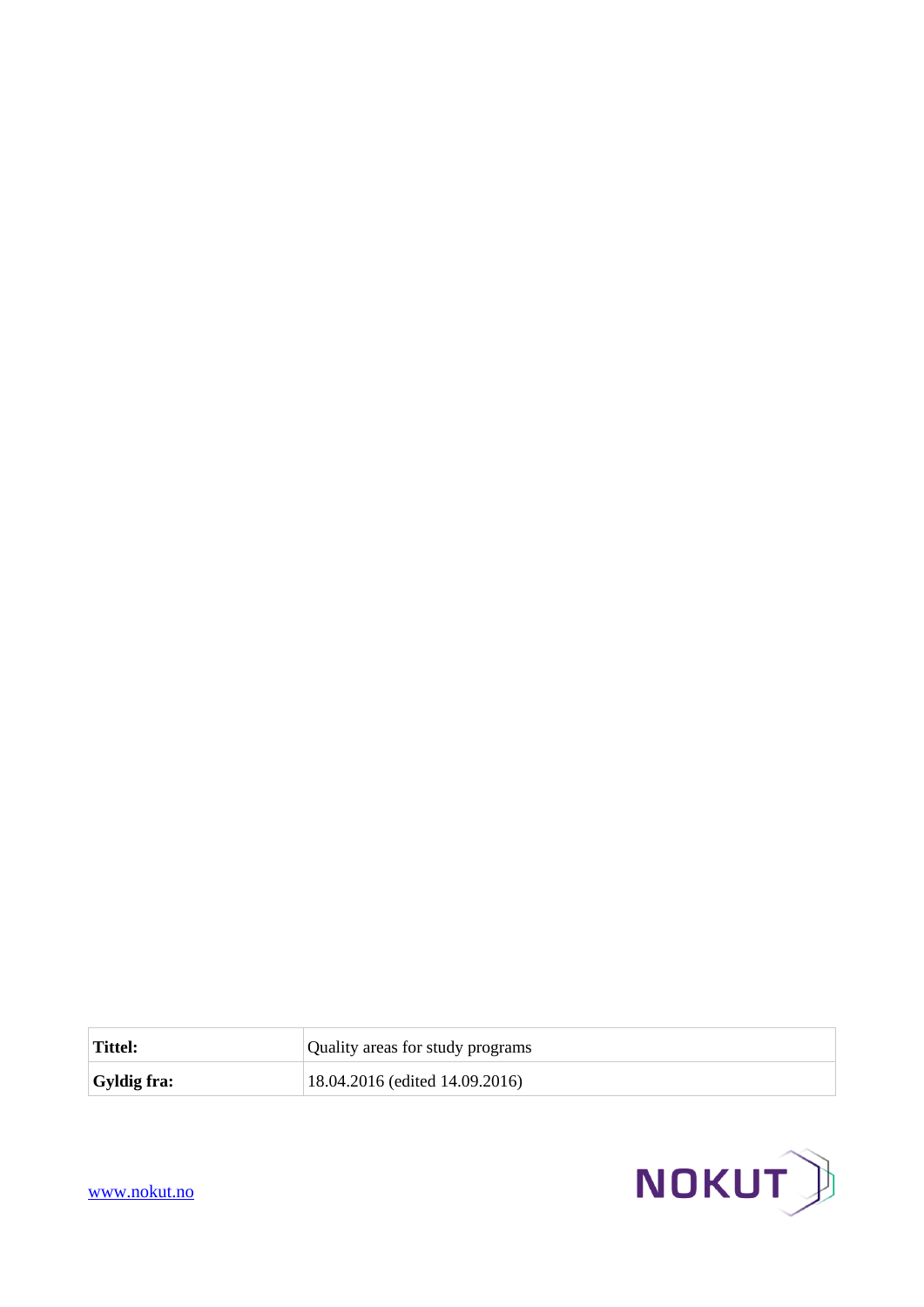

## **Introduction**

This document describes NOKUT's goals for improving higher education, focusing on the study program level. The document is intended as a way for NOKUT to communicate with higher education institutions and society in general about educational quality and the challenges it involves. To make communication easier, we need to break down the abstract concept of 'educational quality' into more specific and concrete ideas. Here, we do this by describing a set of quality areas for study programs. These quality areas will form the basis for NOKUT's evaluations and descriptions of educational quality in the sector, and they will appear in NOKUT's supervisions, evaluations, research, and indicator development.

In working to secure and improve educational quality, NOKUT's aim is always to ensure that students' educations have a high academic standard and are relevant for their future work and learning. The results of any learning process will usually depend more on each student's ability, motivation and effort than on the educational institution where it takes place. For this reason, final results alone are not evidence enough to determine an institution's educational quality. When evaluating educational quality, NOKUT emphasises how institutions create conditions for learning and how they motivate their students, over and above the learning outcomes themselves.

A good study program is designed and put into practice in a way that helps students achieve their learning outcomes in a reasonable amount of time. It should also help provide the skills and abilities that society needs, both now and in the long term. Finally, it contributes to the student's personal development or (in Norwegian) *dannelse*, here understood as 'the ability to see oneself as a member of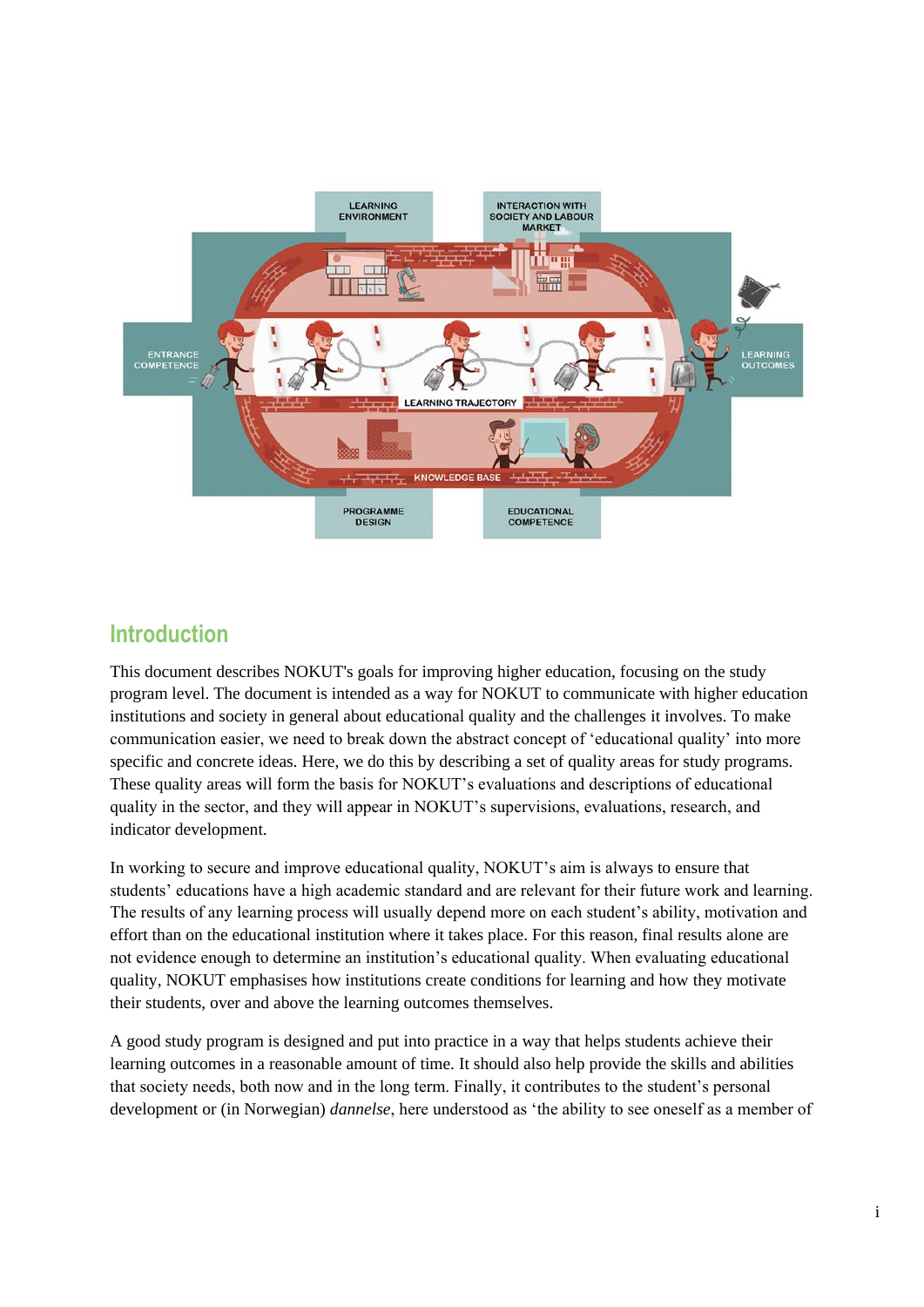a wider local, national and global community, and the recognition that one's own powers and talents are at the service of the common good'.<sup>1</sup>

The Standards and Guidelines for Quality Assurance in the European Higher Education Area (ESG)<sup>2</sup> discusses the facilitation of student learning:

*Institutions should ensure that the programmes are delivered in a way that encourages students to take an active role in creating the learning process, and that the assessment of students reflects this approach. <sup>3</sup>*

This means that NOKUT's approach to higher education is student-centred, and uses a broad understanding of the processes that lead to learning. NOKUT focuses on eight intrinsically connected quality areas:

- knowledge base
- learning trajectory
- initial competence
- learning outcomes
- educational competence
- interaction with society and the workplace
- learning environment

ii

1

• program design and program leadership

Internationalization is an integral part of each quality area. Providing education at a high international level requires institutions to be aware of how internationalization can strengthen their work.

This document sets out the quality areas in the following way:

First, it presents the necessary conditions for education to take place at all: that the students become part of an academic environment where, together with the academic staff, they acquire and create academic knowledge at a high level.

It then describes the learning process, from student admissions, through the learning trajectories where knowledge is created and acquired, to the achievement of learning outcomes.

The third set of quality areas describe the factors that need to be in place in order for students to learn. Finally, all these factors come together in the final quality area, program design.

<sup>1</sup>From the Norwegian *Dannelse* Committee for Higher Education, 2009, page 10, item 8 in a list of the characteristics of personal development or *dannelse*[: http://www.uib.no/filearchive/innstilling-dannelsesutvalget.pdf](http://www.uib.no/filearchive/innstilling-dannelsesutvalget.pdf) 

<sup>2</sup> As part of the Bologna Process, Norway has undertaken to comply with the provisions set out in ESG. ESG applies to universities and university colleges' internal quality assurance of their own higher education programmes (Part 1), the external quality assurance of higher education (Part 2), and the quality assurance agencies' quality assurance of their own activities (Part 3).

<sup>3</sup> ENQA, *Standards and Guidelines for Quality Assurance in the European Higher Education Area* (ESG), Brussels 2015: http://www.enga.eu/wp-content/uploads/2015/05/ESG\_endorsed-with-changed-foreword.pdf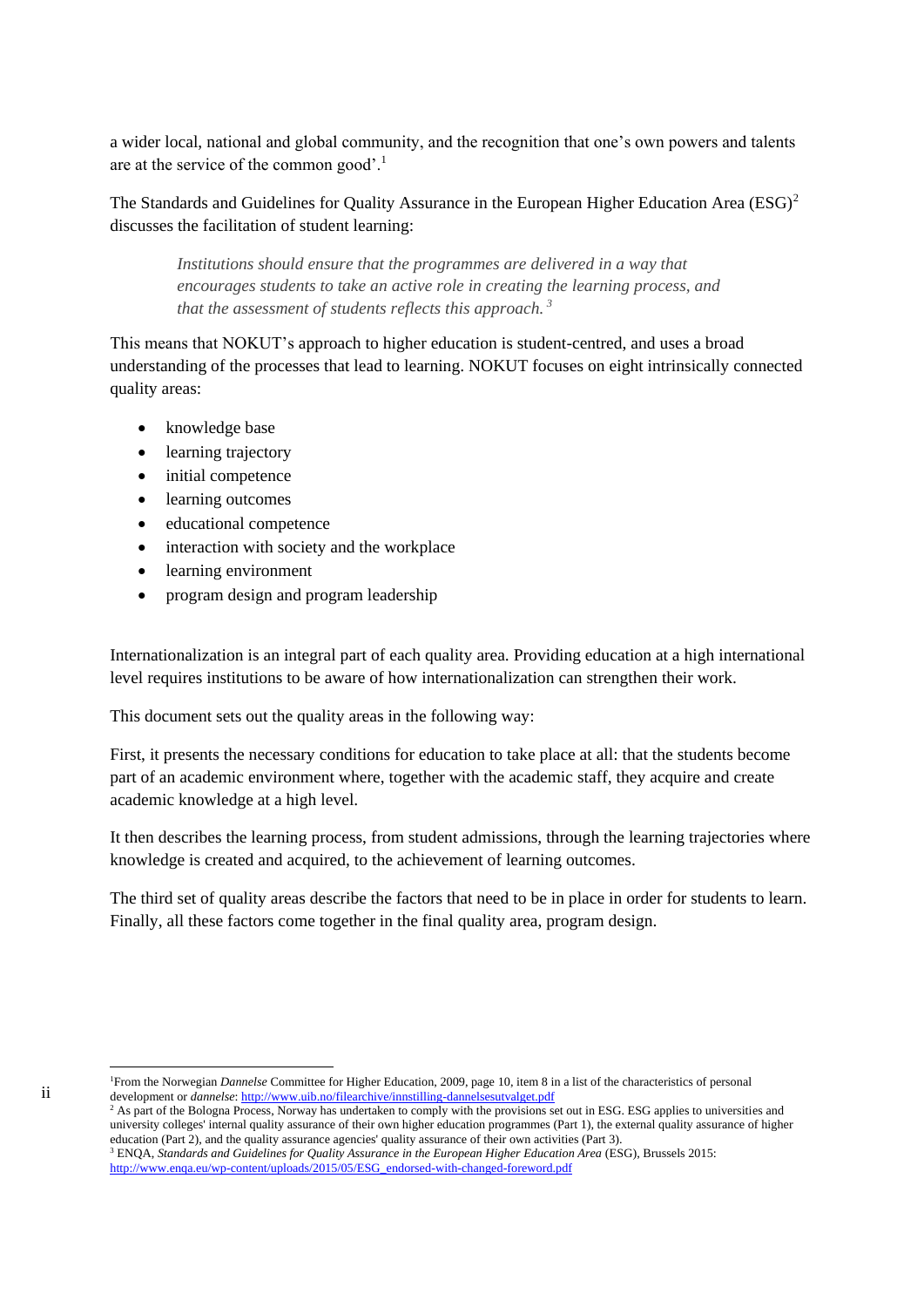# **Table of contens**

| 3 <sup>1</sup>  |  |
|-----------------|--|
|                 |  |
| 5 <sup>5</sup>  |  |
|                 |  |
| $7\phantom{.0}$ |  |
| 8               |  |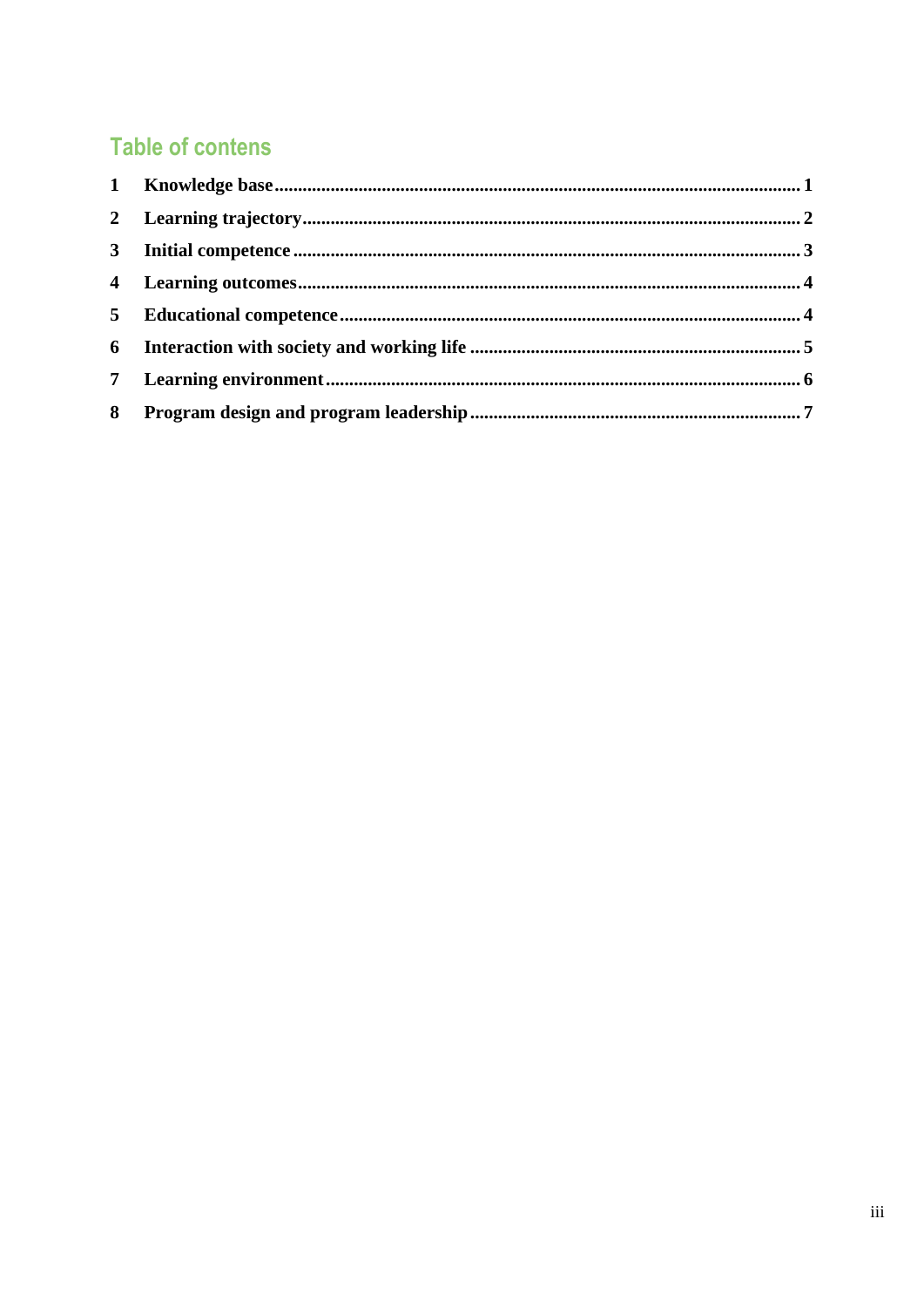## <span id="page-5-0"></span>**1 Knowledge base**

All higher education should draw on the very best of research, academic and artistic development work, and experiential knowledge.<sup>4</sup> By a *knowledge base* we mean the foundation of knowledge that each subject discipline rests on. This is not a static entity, but changes and develops through contact with the other quality areas and with the wider academic community.

One of the main tasks of higher education institutions is to create academic communities where staff and students work together to maintain and develop a relevant knowledge base. Academic environments must be able to link the results of their own research and development with other knowledge in the field, and they must be able to produce new knowledge.

A student-centred academic community will make a deliberate effort to include their students in a living scholarly culture that focuses on research and development work and makes use of the subject discipline's research skills and methodology. Innovation and critical reflection are characteristics of a strong academic community. A good knowledge base gives students the capacity to change, develop and innovate. Subject-based student exchange arrangements, and periods of practice work in Norway and abroad, can give students broader perspectives on their field of study, as well as opportunities to specialize. A sufficiently large and robust academic community can give students access to different aspects of the field's knowledge base, and introduce them to the different perspectives and methods the field uses.

A strong academic community also stays up-to-date on and initiates research on education and learning. In this way, it can create teaching and assessment methods that keep students close to developments in their subject discipline's knowledge base.

A strong academic community provides its students with updated curriculums and state-of-the-art teaching and assessment methods. It makes students aware of how their subject discipline has developed, how it can respond to societal needs, and how it relates to other disciplines. Students learn how new knowledge is created and established. This lays the groundwork for them to make further innovations in the field.

Creating a good knowledge base requires:

- academic communities that steadily maintain and develop the educational institution's
- knowledge base, drawing on the newest research and development
- academic communities that do research on teaching and learning
- students who are actively included in the institution's knowledge development

1

<sup>4</sup> <https://lovdata.no/dokument/NL/lov/2005-04-01-15>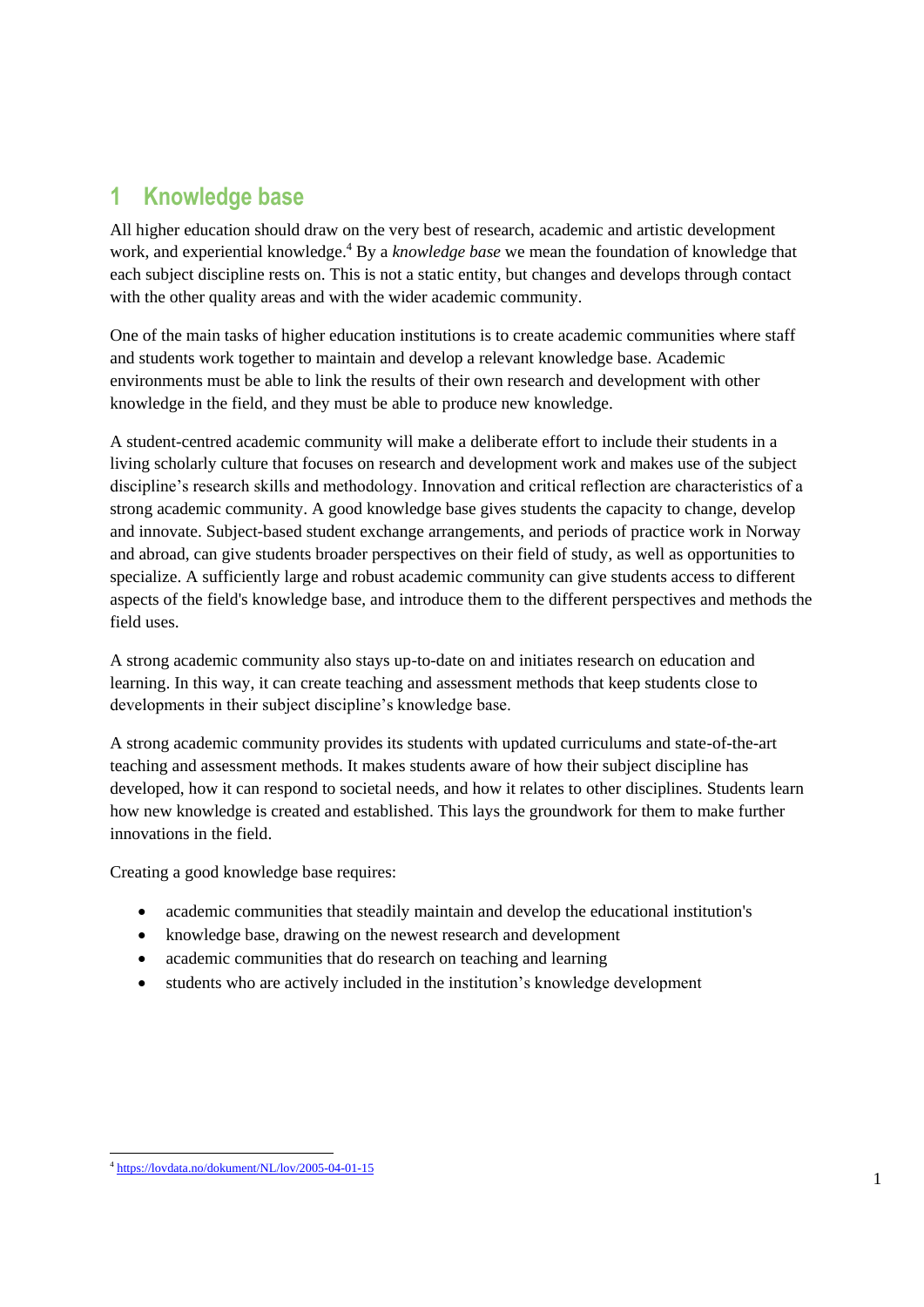# <span id="page-6-0"></span>**2 Learning trajectory**

NOKUT describes a student's life at an institution of higher learning, from admission to diploma, as the student's *learning trajectory*. A successful learning trajectory is the sum of the student's connections and collaborations with others. In good learning trajectories, the students are conscious of their own process of learning, and develop sound strategies for learning.

This term puts the emphasis on how students learn within an academic and social community. Over the course of a program, students become part of an academic environment where they learns in interaction with teaching staff, fellow students, support services, the professional field, professional organizations, and society in general. In this learning community, the students grow in knowledge, experience, and personal development.

The institution draws up a plan for the students' learning in its program and course descriptions, and when the students begin their studies, the process of integrating them into an academic culture and a learning community begins. Students learn to master concepts and discover methods of tackling academic challenges. Throughout their learning trajectory, their academic abilities and attitudes face challenges, and these challenges promote their academic and personal development. As well as taking part in learning activities arranged by teaching staff, students learn in other arenas, such as study groups, student politics, practical training periods and exchanges, and project work.

A key condition for good learning trajectories is that students are motivated and dedicated, and that they put sufficient effort into their studies. Good teachers motivate the students, and set clear expectations for their level of commitment and effort. The students' efforts are met with feedback and individual follow-up from the academic staff.

National and international student mobility can be a useful way for students to become more independent and get to know new perspectives, practices and learning arenas. This, in turn, benefits the student's personal development and learning trajectory.

Good learning trajectories:

- are created collaboratively by students, academic staff, support services, the professional field, professional organizations, and the wider society
- make students conscious of their own learning, and of good learning strategies
- take place in an inclusive and motivating learning environment with a feedback culture that works well
- create opportunities for mobility between institutions, both nationally and internationally.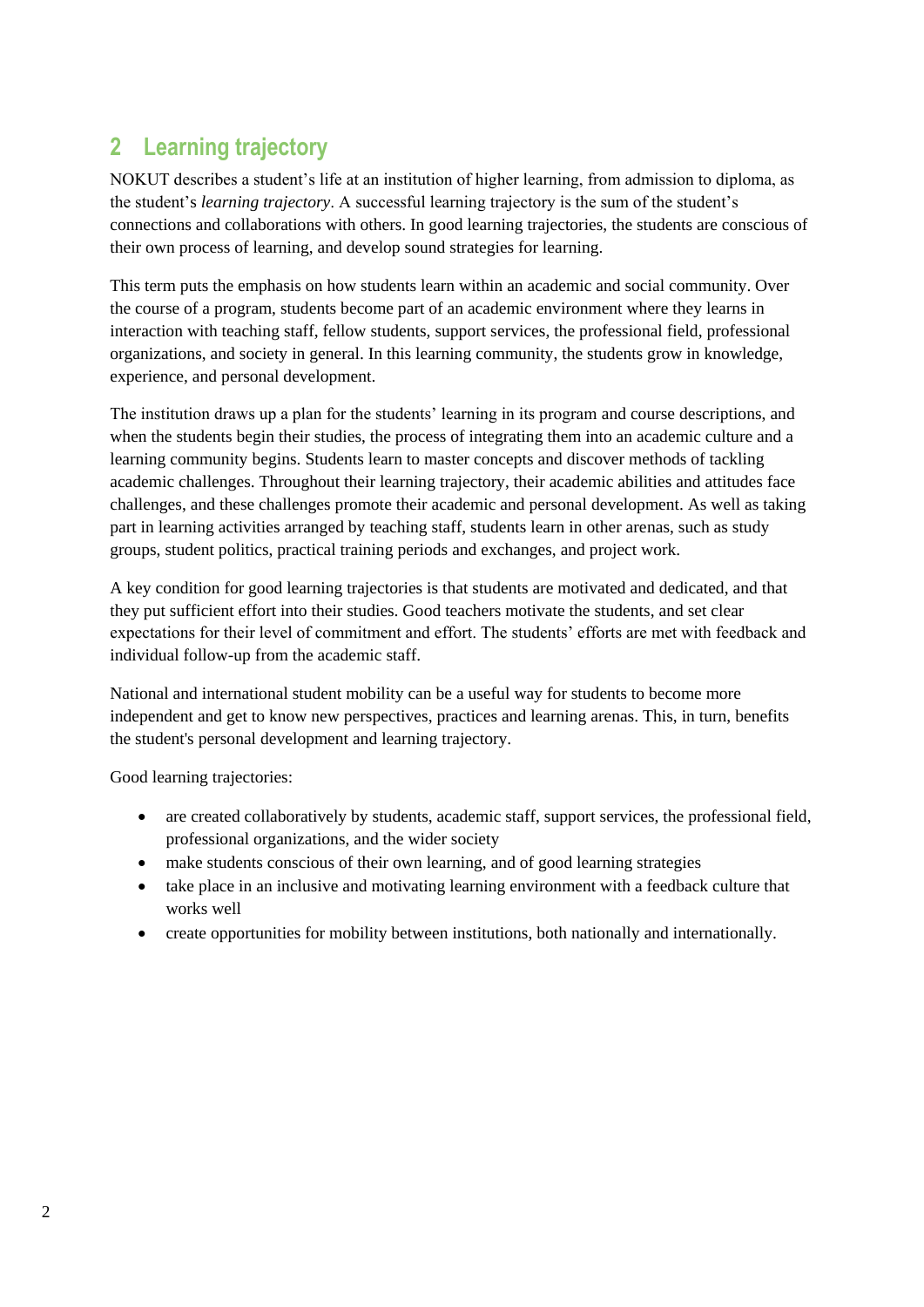# <span id="page-7-0"></span>**3 Initial competence**

The prior knowledge that the student brings to the start of the program, as well as other qualities like motivation, experience and ability, are what we call the student's *initial competence*. Initial competence is not just a measure of the student's general level of competence when starting a higher education program. It also has to do with how far this competence is appropriate to the program in question, and with the student's motivation for choosing this education.

The competence and experience students already have is important when it comes to learning something new. A good study program helps students to relate their new knowledge to what they already know. Students' initial competence is important at every level of education, and the different levels need to work together to give the students the best possible start to their learning trajectory.

Many factors play a role when a student applies for admission to a study program, including the student's own interests, prior knowledge, trends in society, geography, the labour market, and the reputation of the program or institution in question. A good study program will make active efforts to recruit a diverse student body, composed of students with the right initial competence who are highly motivated to undertake the program.

A successful study start also requires good admissions procedures and clear information before the study program begins, and requires both a social and an academic welcome process. A *good study start* helps students develop motivation and good learning strategies. This is also important in the transition from BA to MA studies, and from MA studies to doctoral work. A good academic environment quickly introduces students to the knowledge culture of their field, and takes their different backgrounds into account. The academic environment is aware of the students' initial competences, and uses this to plan the study program.

The best possible start to a learning trajectory entails:

- recruitment and admission procedures that attract students with the right initial competence
- that both potential applicants and new students get up-to-date and relevant information about the study program
- a focus on a good study start as the beginning of the student's personal learning trajectory
- a focus on developing students' ability to learn and on establishing good learning strategies.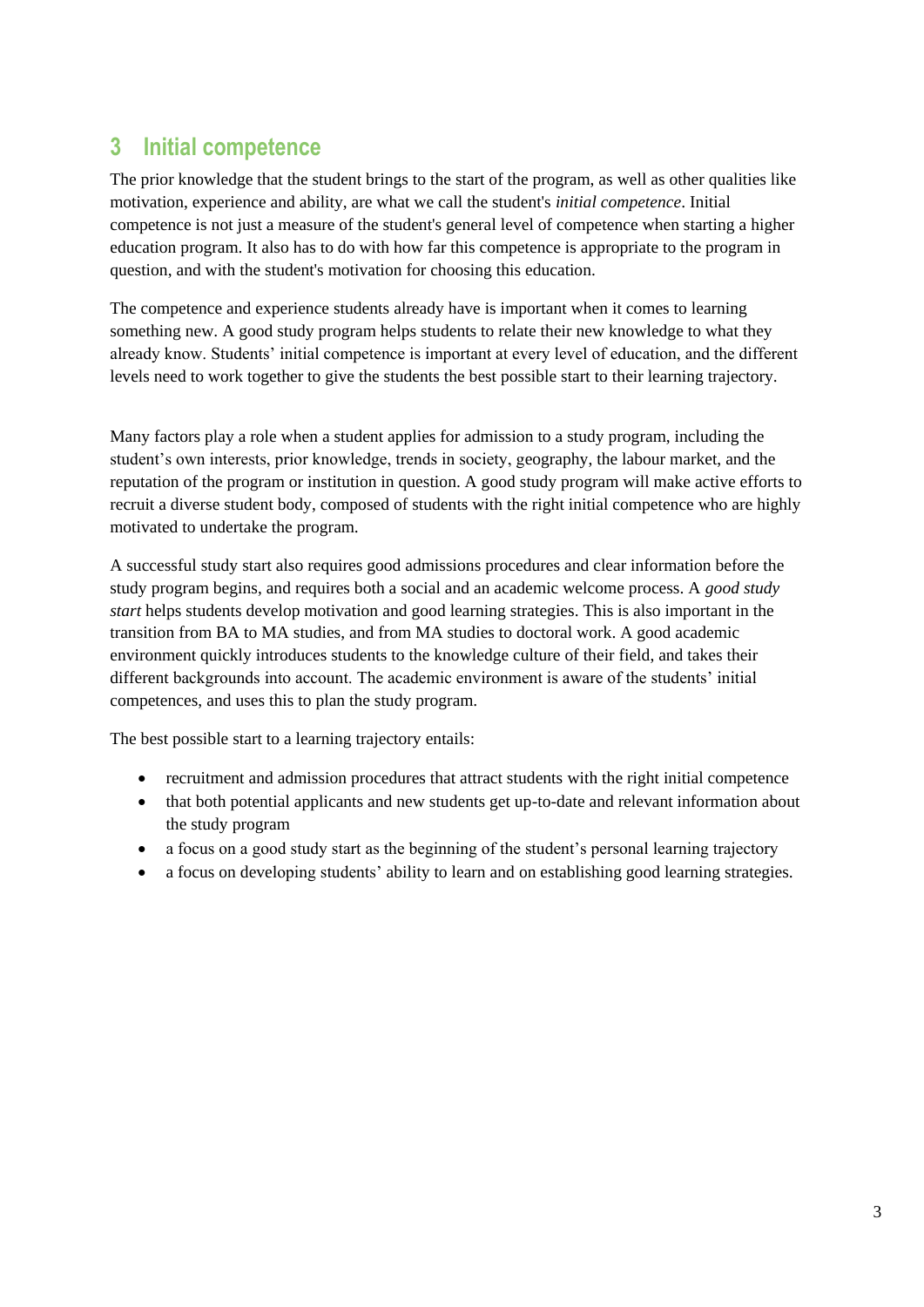#### <span id="page-8-0"></span>**4 Learning outcomes**

Each quality area in this model contributes in different ways to the student achieving (at least) the intended learning outcomes.

The goal of this model is for students to achieve good learning outcomes. The descriptions of these outcomes should give a good idea of the abilities, skills and knowledge that students will bring to their future work or studies. A good study program will use teaching, learning and assessment methods that are well suited to reaching the desired outcomes. This means that awareness of the program's learning outcomes can help strengthen the study program.

Learning outcome descriptions need to give a clear picture of the competence the institution wants students to have on graduation. A good learning outcome description is one that students, employers and educational institutions in Norway and abroad can easily recognize and understand. In writing the learning outcome descriptions, the program's academic community works with former students and outside sources to make sure that the descriptions work outside academia. If learning outcomes are to work well, the academic community needs to be invested in and have ownership of the learning outcome descriptions.

A conscious use of learning outcomes entails:

- focusing on all the quality areas, and seeing them in connection with each other
- developing learning outcome descriptions in collaboration with relevant outside sources (like representatives from workplaces and the wider society), and making sure these descriptions make sense in an international context
- ensuring that the academic community contributes to and feels ownership of the learning outcomes
- teaching, learning and assessment methods that help students achieve the learning outcomes
- assessment methods that determine whether students have achieved the learning outcomes

## <span id="page-8-1"></span>**5 Educational competence**

Facilitating others' learning is a demanding task that requires both academic and didactic competence, and depends on good educational leadership. Educational competence also means being able to adapt aspects of an academic field to create a course of study that has a relevant profile and is pitched at the right level.

For educators, a good basic level of educational competence is a starting point for further development and qualification, and subject and program leaders have a responsibility to ensure that this happens.<sup>5</sup>

The quality of teaching has great importance for the quality of students' learning. A good teacher is able to use student interaction to motivate and inspire students to learn. When students take part in shaping the teaching and learning methods used, they are likely to feel more in charge of their own

-

<sup>&</sup>lt;sup>5</sup> A set of national guidelines govern basic educational competence in the HE sector:

http://www.uhr.no/aktuelt\_fra\_uhr/nasjonale\_veiledende\_retningslinjer\_for\_universitets-\_og\_hog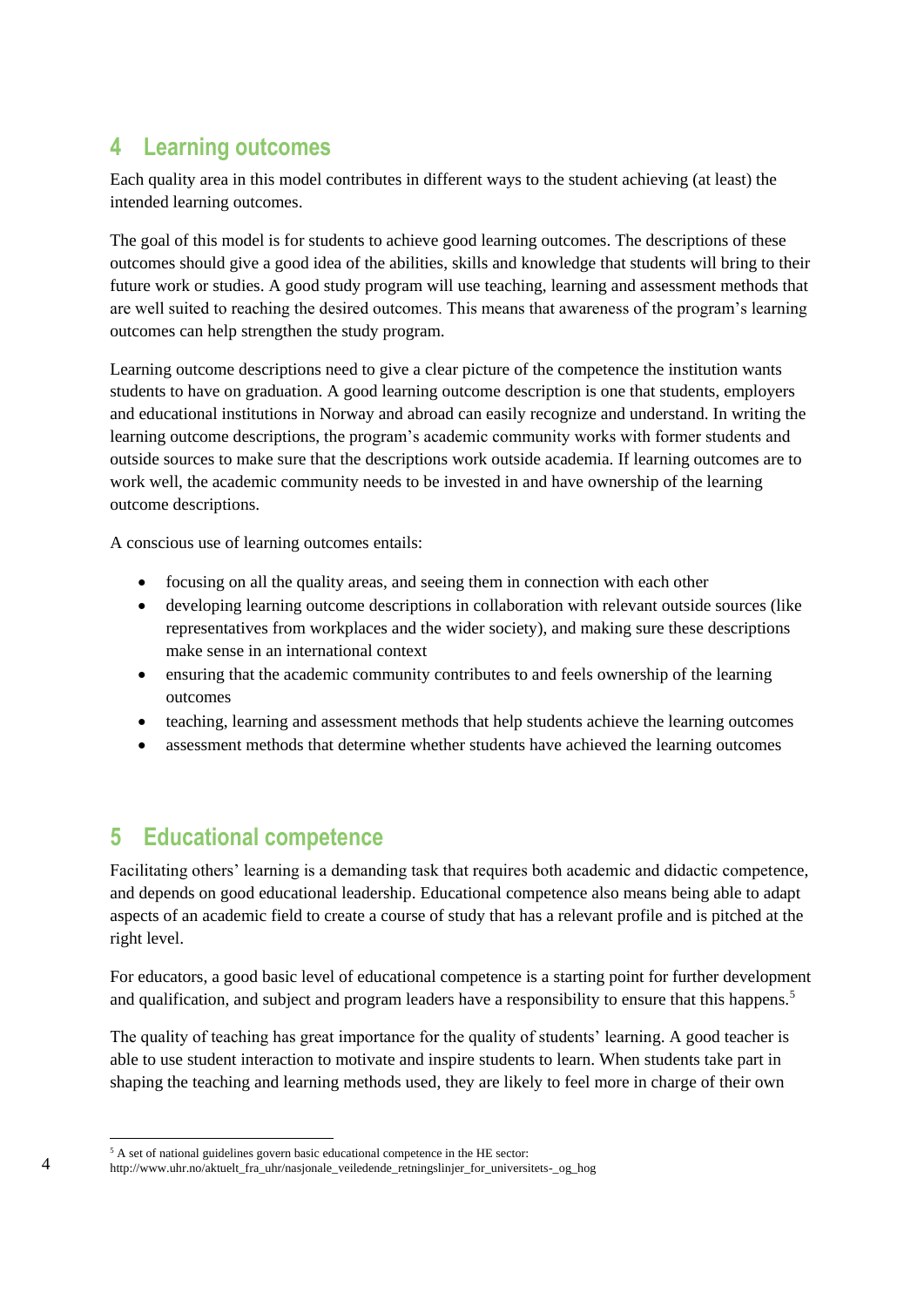learning trajectory. Teachers also depend on their colleagues and academic community to discuss and help evaluate their teaching.

In academic communities where educational competence is a priority, the whole community, including students, is involved in an ongoing conversation about how to teach, learn, and assess learning. The academic community also engages in research or development work related to its teaching practice, and collaborates with other academic communities nationally and abroad. The development of digital competence for students, staff and support services is also an important feature of educational competence.<sup>6</sup>

With a good level of educational competence, an educator can:

- translate aspects of an academic field into a course of study that has a relevant profile and is pitched at the right level
- make use of appropriate teaching and assessment methods that emphasise student learning
- conduct research and development work on teaching and learning
- use their knowledge about teaching and learning to create a good learning environment and good study plans

#### <span id="page-9-0"></span>**6 Interaction with society and working life**

Study programs should be relevant in the sense of providing the competence society needs now and in the future, and in the sense of allowing students to gain knowledge and skills they will need in their future learning and working lives. Conversely, higher education institutions, academic staff and students can stimulate societal innovation by spreading knowledge of the most recent developments in relevant academic fields.

Forums for interacting with the professional field can contribute to making study programs more relevant and flexible. These forums should have influence over both program portfolios and the content of individual study programs.Feedback from former students, for example through an alumni network, is another useful resource in developing study programs.

Different study programs will have different challenges and needs when it comes to contact with society and working life. Each academic community needs to consider how and how far such contact can help improve its study programs. Collaboration with society and working life might involve, for instance, the use of teachers from outside the university, periods of practical training, specific course components addressing topics in the professional field, or MA and BA theses conducted in collaboration with the professional field. Contact with society and working life helps students see how they can use their knowledge, skills and abilities in the professional field, and allows them to share what they know with the world outside the university.

Useful interaction with society and working life entails:

1

<sup>6</sup> Fossland, 2015 p. 19: "Digital competence in higher education involves academic and practical knowledge, skills and general competence related to using and facilitating the use of digital technology. This includes the ability to evaluate learning resources critically, as well as procedures for producing content, activities and assessment forms that are relevant for students' learning."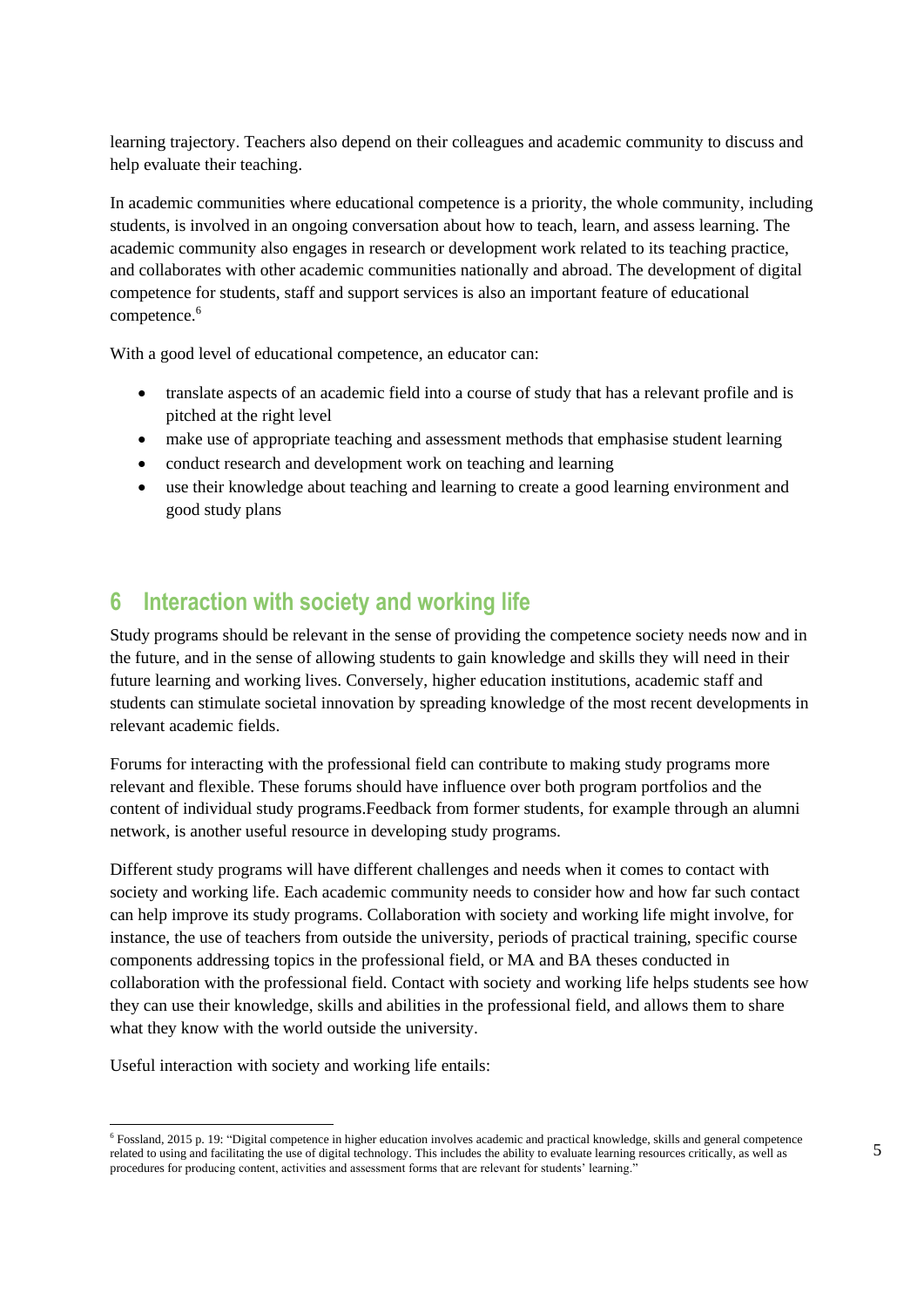- suitable forums for contact with society and working life
- systematic work to ensure that individual study programs and the program portfolio as a whole are relevant to society and working life, today and in the future
- the active use of feedback from former students and alumni networks in the preparation of study programs
- creating conditions for students to learn through contact with society and working life, and for society and working life to benefit from student contact

# <span id="page-10-0"></span>**7 Learning environment**

A learning environment is the sum of all the factors that affect students' physical and mental wellbeing and their ability to learn.

The other quality areas affect an institution's learning environment in a variety of ways. For instance, educational competence and research can help institutions find out how to create a good learning environment, while the welcome phase at the start of the study trajectory is important to students' well-being and sense of belonging.

A learning environment is composed of physical, organizational and psychosocial factors. NOKUT uses the term 'learning environment' to describe how these factors affect not only student welfare, but also how they affect learning, student involvement, student democracy, and student ownership of learning.

Results from different evaluations, such as the national student survey *Studiebarometeret* and local student surveys, will provide useful information for developing a learning environment.

Physical surroundings affect learning. A good learning environment facilitates and provides training in forms of teaching and assessment beyond the traditional lecture/classroom model. Changing the physical environment and teaching methods can often make it easier to introduce aspects of R&D in learning. In this way, the physical premises can help transform the content of a program. Even earlystage teaching can become more project- and collaboration-oriented, with a work flow more similar to the one students will encounter in research and development projects, as well as in their future work.

A good learning environment involves practical application of teaching and assessment methods other than traditional lectures/classroom-based teaching, like flipped classrooms, problem-based learning, team teaching, courses in debate, drama or role-play, learning workshops and learning by doing.

A good learning environment entails:

- making use of knowledge gained through research and development work on teaching and learning
- practical arrangements for the use of new teaching and assessment methods
- student involvement, student democracy and student ownership of learning
- continually improving the physical, psychosocial and organizational conditions that students live and work under